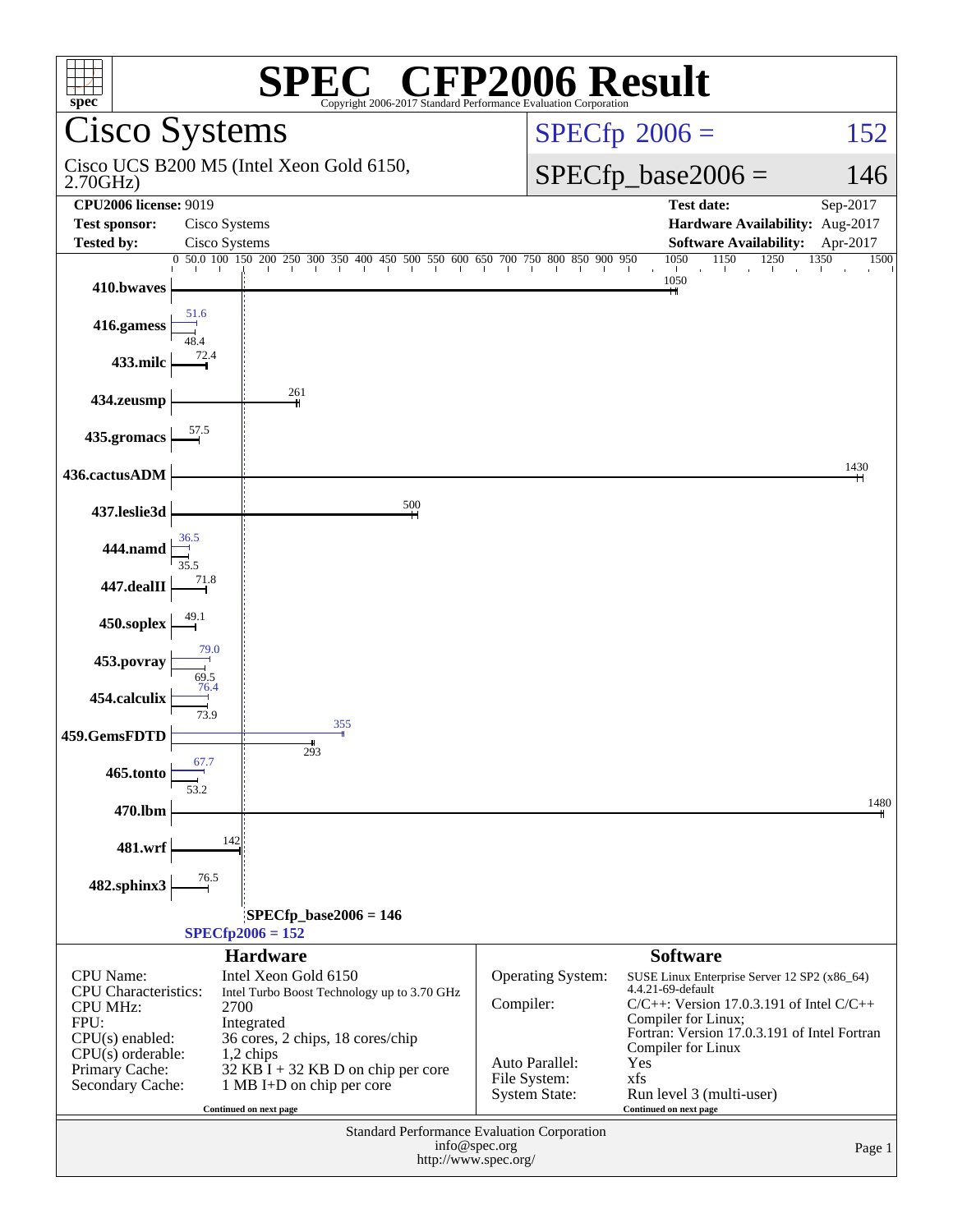

# Cisco Systems

#### 2.70GHz) Cisco UCS B200 M5 (Intel Xeon Gold 6150,

## $SPECfp2006 = 152$  $SPECfp2006 = 152$

### $SPECfp\_base2006 = 146$

| <b>CPU2006 license: 9019</b>                                               |                                                                                                             |                                                            | <b>Test date:</b><br>$Sep-2017$           |  |  |  |
|----------------------------------------------------------------------------|-------------------------------------------------------------------------------------------------------------|------------------------------------------------------------|-------------------------------------------|--|--|--|
| <b>Test sponsor:</b>                                                       | Cisco Systems                                                                                               | Hardware Availability: Aug-2017                            |                                           |  |  |  |
| <b>Tested by:</b>                                                          | Cisco Systems                                                                                               |                                                            | <b>Software Availability:</b><br>Apr-2017 |  |  |  |
| L3 Cache:<br>Other Cache:<br>Memory:<br>Disk Subsystem:<br>Other Hardware: | 24.75 MB I+D on chip per chip<br>None<br>768 GB (24 x 32 GB 2Rx4 PC4-2666V-R)<br>1 x 300 GB SAS SSD<br>None | <b>Base Pointers:</b><br>Peak Pointers:<br>Other Software: | $64$ -bit<br>$32/64$ -bit<br>None         |  |  |  |

**[Results Table](http://www.spec.org/auto/cpu2006/Docs/result-fields.html#ResultsTable)**

| Results Tadie     |                |       |                |              |                |              |                                                                                                          |              |                |              |                |              |
|-------------------|----------------|-------|----------------|--------------|----------------|--------------|----------------------------------------------------------------------------------------------------------|--------------|----------------|--------------|----------------|--------------|
|                   | <b>Base</b>    |       |                |              |                | <b>Peak</b>  |                                                                                                          |              |                |              |                |              |
| <b>Benchmark</b>  | <b>Seconds</b> | Ratio | <b>Seconds</b> | <b>Ratio</b> | <b>Seconds</b> | <b>Ratio</b> | <b>Seconds</b>                                                                                           | <b>Ratio</b> | <b>Seconds</b> | <b>Ratio</b> | <b>Seconds</b> | <b>Ratio</b> |
| 410.bwaves        | 13.1           | 1040  | 12.9           | 1050         | 13.0           | 1050         | 13.1                                                                                                     | 1040         | 12.9           | 1050         | <b>13.0</b>    | 1050         |
| $416$ .gamess     | 404            | 48.4  | 404            | 48.4         | 405            | 48.4         | 379                                                                                                      | 51.6         | 379            | 51.7         | 379            | 51.6         |
| $433$ .milc       | 129            | 71.4  | 125            | 73.7         | 127            | 72.4         | 129                                                                                                      | 71.4         | 125            | 73.7         | 127            | 72.4         |
| 434.zeusmp        | 35.1           | 259   | 34.2           | 266          | 34.8           | 261          | 35.1                                                                                                     | 259          | 34.2           | 266          | 34.8           | 261          |
| 435.gromacs       | 125            | 57.3  | 124            | 57.5         | 124            | 57.6         | 125                                                                                                      | 57.3         | 124            | 57.5         | 124            | 57.6         |
| 436.cactusADM     | 8.31           | 1440  | 8.39           | 1430         | 8.39           | 1430         | 8.31                                                                                                     | 1440         | 8.39           | 1430         | 8.39           | 1430         |
| 437.leslie3d      | 18.8           | 500   | 18.3           | 512          | 18.8           | 499          | 18.8                                                                                                     | 500          | 18.3           | 512          | 18.8           | 499          |
| 444.namd          | 226            | 35.5  | 226            | 35.5         | 226            | 35.5         | 220                                                                                                      | 36.5         | 220            | 36.5         | 220            | 36.5         |
| 447.dealII        | 159            | 71.8  | 159            | 71.9         | 160            | 71.5         | 159                                                                                                      | 71.8         | 159            | 71.9         | 160            | 71.5         |
| $450$ .soplex     | 167            | 49.9  | 170            | 49.0         | 170            | 49.1         | 167                                                                                                      | 49.9         | 170            | 49.0         | 170            | 49.1         |
| 453.povray        | 76.5           | 69.5  | 76.5           | 69.5         | 76.5           | 69.6         | 67.4                                                                                                     | 79.0         | 67.4           | 79.0         | 67.4           | 79.0         |
| 454.calculix      | 112            | 73.9  | 112            | 73.9         | 112            | 73.7         | 108                                                                                                      | 76.4         | 108            | 76.5         | 109            | 76.0         |
| 459.GemsFDTD      | 36.2           | 293   | 35.8           | 296          | 36.4           | 292          | 29.7                                                                                                     | 358          | 29.9           | 355          | 29.9           | 355          |
| $465$ .tonto      | 185            | 53.2  | 185            | 53.2         | 185            | 53.3         | 145                                                                                                      | 67.7         | 145            | 67.7         | 146            | 67.6         |
| 470.1bm           | 9.31           | 1480  | 9.32           | 1470         | 9.29           | 1480         | 9.31                                                                                                     | 1480         | 9.32           | 1470         | 9.29           | 1480         |
| 481.wrf           | 78.4           | 143   | 78.9           | 142          | 78.8           | 142          | 78.4                                                                                                     | 143          | 78.9           | 142          | 78.8           | <u> 142</u>  |
| $482$ .sphinx $3$ | 256            | 76.3  | 255            | 76.6         | 255            | 76.5         | 256                                                                                                      | 76.3         | 255            | 76.6         | 255            | 76.5         |
|                   |                |       |                |              |                |              | Results appear in the order in which they were run. Bold underlined text indicates a median measurement. |              |                |              |                |              |

### **[Operating System Notes](http://www.spec.org/auto/cpu2006/Docs/result-fields.html#OperatingSystemNotes)**

Stack size set to unlimited using "ulimit -s unlimited"

### **[Platform Notes](http://www.spec.org/auto/cpu2006/Docs/result-fields.html#PlatformNotes)**

BIOS Settings: Intel HyperThreading Technology set to Disabled CPU performance set to Enterprise Power Performance Tuning set to OS SNC set to Disabled IMC Interleaving set to Auto Patrol Scrub set to Disabled Sysinfo program /opt/cpu2006-1.2/config/sysinfo.rev6993 Revision 6993 of 2015-11-06 (b5e8d4b4eb51ed28d7f98696cbe290c1) running on linux Wed Sep 27 07:18:14 2017 Continued on next page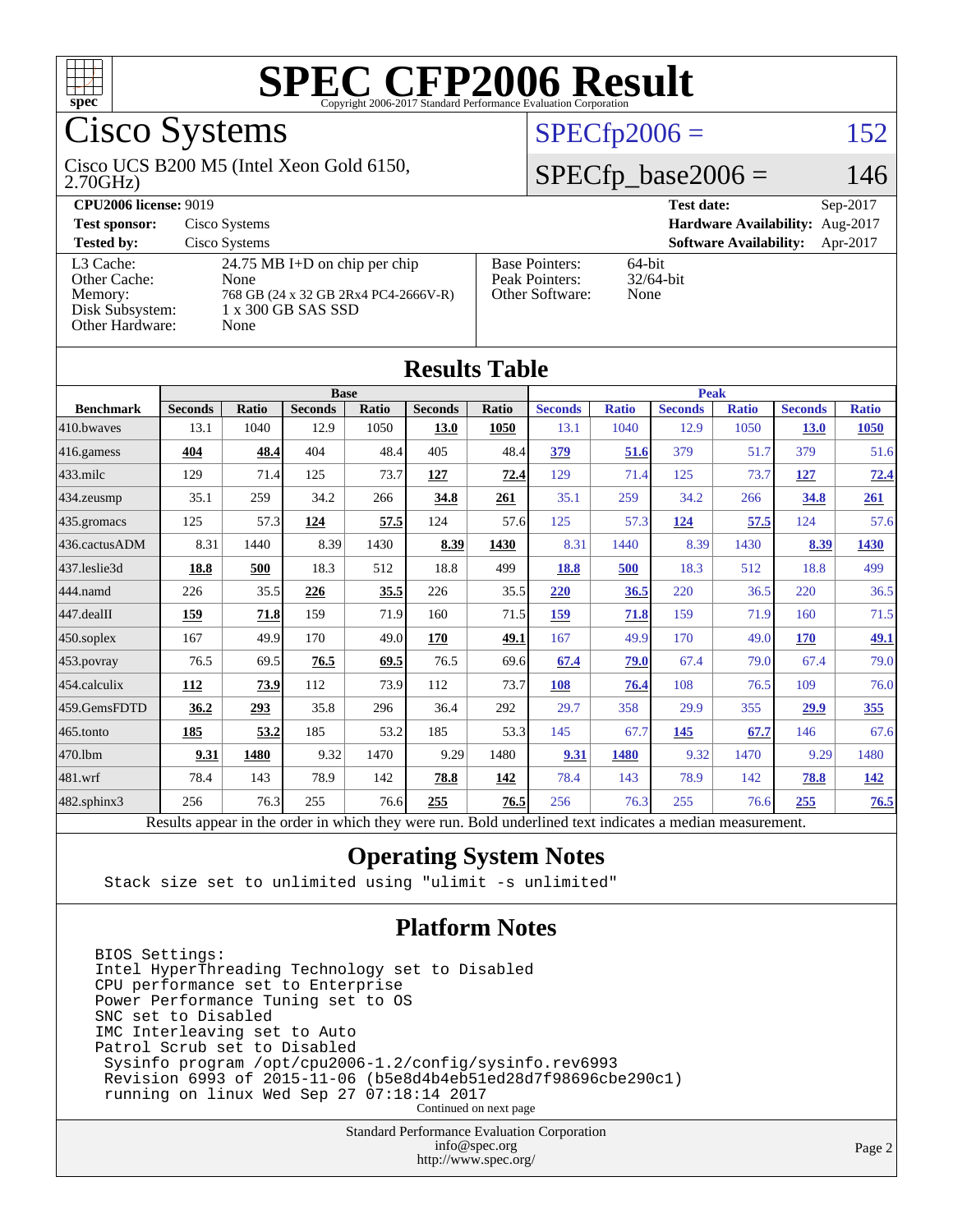

Cisco Systems

 $SPECTp2006 = 152$ 

2.70GHz) Cisco UCS B200 M5 (Intel Xeon Gold 6150,

 $SPECfp\_base2006 = 146$ 

**[Test sponsor:](http://www.spec.org/auto/cpu2006/Docs/result-fields.html#Testsponsor)** Cisco Systems **[Hardware Availability:](http://www.spec.org/auto/cpu2006/Docs/result-fields.html#HardwareAvailability)** Aug-2017

**[CPU2006 license:](http://www.spec.org/auto/cpu2006/Docs/result-fields.html#CPU2006license)** 9019 **[Test date:](http://www.spec.org/auto/cpu2006/Docs/result-fields.html#Testdate)** Sep-2017 **[Tested by:](http://www.spec.org/auto/cpu2006/Docs/result-fields.html#Testedby)** Cisco Systems **[Software Availability:](http://www.spec.org/auto/cpu2006/Docs/result-fields.html#SoftwareAvailability)** Apr-2017

### **[Platform Notes \(Continued\)](http://www.spec.org/auto/cpu2006/Docs/result-fields.html#PlatformNotes)**

Standard Performance Evaluation Corporation [info@spec.org](mailto:info@spec.org) This section contains SUT (System Under Test) info as seen by some common utilities. To remove or add to this section, see: <http://www.spec.org/cpu2006/Docs/config.html#sysinfo> From /proc/cpuinfo model name : Intel(R) Xeon(R) Gold 6150 CPU @ 2.70GHz 2 "physical id"s (chips) 36 "processors" cores, siblings (Caution: counting these is hw and system dependent. The following excerpts from /proc/cpuinfo might not be reliable. Use with caution.) cpu cores : 18 siblings : 18 physical 0: cores 0 1 2 3 4 8 9 10 11 16 17 18 19 20 24 25 26 27 physical 1: cores 0 1 2 3 4 8 9 10 11 16 17 18 19 20 24 25 26 27 cache size : 25344 KB From /proc/meminfo<br>MemTotal: 791029236 kB HugePages\_Total: 0 Hugepagesize: 2048 kB From /etc/\*release\* /etc/\*version\* SuSE-release: SUSE Linux Enterprise Server 12 (x86\_64) VERSION = 12 PATCHLEVEL = 2 # This file is deprecated and will be removed in a future service pack or release. # Please check /etc/os-release for details about this release. os-release: NAME="SLES" VERSION="12-SP2" VERSION\_ID="12.2" PRETTY\_NAME="SUSE Linux Enterprise Server 12 SP2" ID="sles" ANSI\_COLOR="0;32" CPE\_NAME="cpe:/o:suse:sles:12:sp2" uname -a: Linux linux 4.4.21-69-default #1 SMP Tue Oct 25 10:58:20 UTC 2016 (9464f67) x86\_64 x86\_64 x86\_64 GNU/Linux run-level 3 Jan 9 21:13 SPEC is set to: /opt/cpu2006-1.2 Filesystem Type Size Used Avail Use% Mounted on<br>/dev/sdal xfs 280G 42G 239G 15% / /dev/sda1 xfs 280G 42G 239G 15% / Additional information from dmidecode: Warning: Use caution when you interpret this section. The 'dmidecode' program Continued on next page

<http://www.spec.org/>

Page 3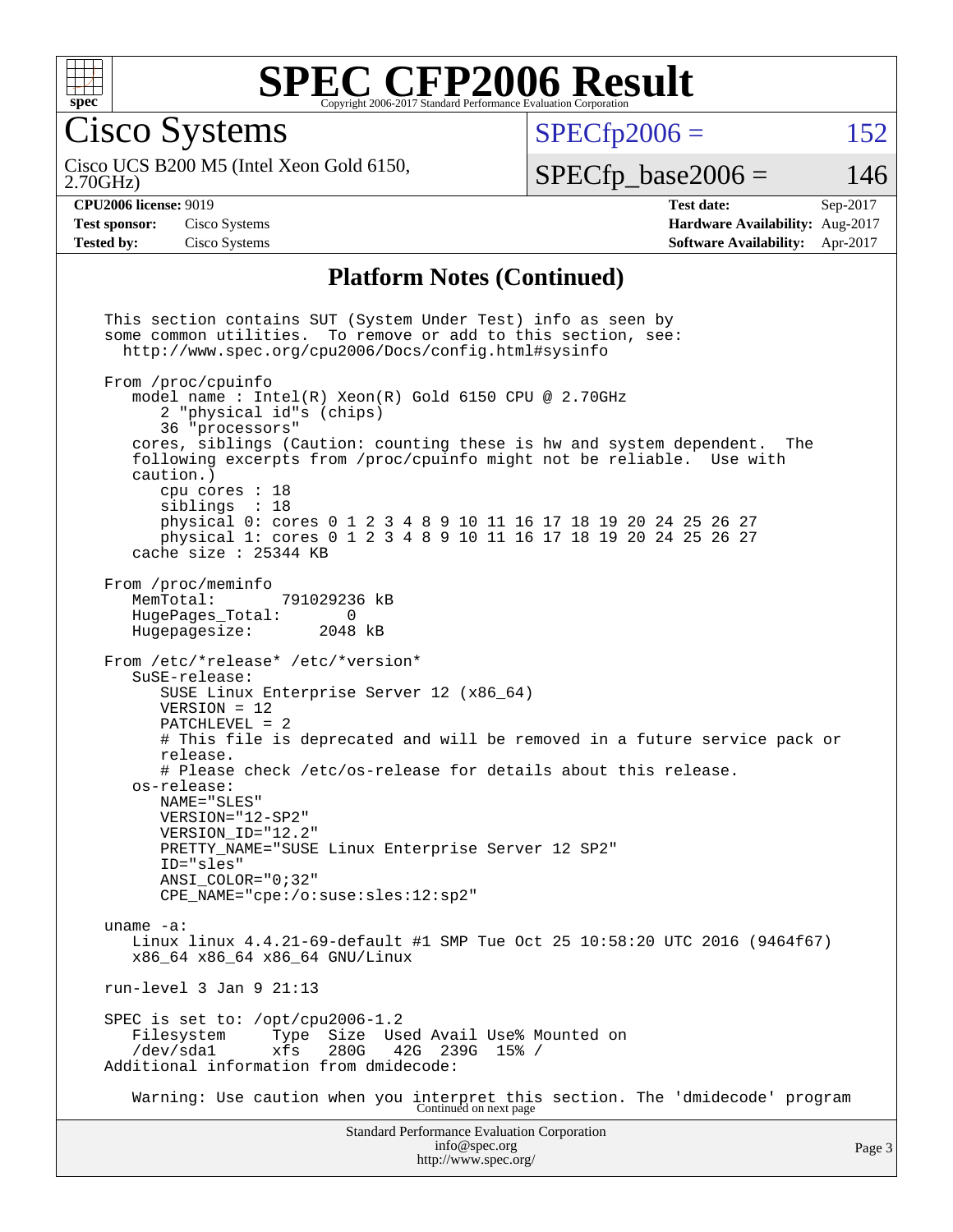

Cisco Systems

 $SPECTp2006 = 152$ 

2.70GHz) Cisco UCS B200 M5 (Intel Xeon Gold 6150,

 $SPECfp\_base2006 = 146$ 

**[CPU2006 license:](http://www.spec.org/auto/cpu2006/Docs/result-fields.html#CPU2006license)** 9019 **[Test date:](http://www.spec.org/auto/cpu2006/Docs/result-fields.html#Testdate)** Sep-2017 **[Test sponsor:](http://www.spec.org/auto/cpu2006/Docs/result-fields.html#Testsponsor)** Cisco Systems **[Hardware Availability:](http://www.spec.org/auto/cpu2006/Docs/result-fields.html#HardwareAvailability)** Aug-2017 **[Tested by:](http://www.spec.org/auto/cpu2006/Docs/result-fields.html#Testedby)** Cisco Systems **[Software Availability:](http://www.spec.org/auto/cpu2006/Docs/result-fields.html#SoftwareAvailability)** Apr-2017

#### **[Platform Notes \(Continued\)](http://www.spec.org/auto/cpu2006/Docs/result-fields.html#PlatformNotes)**

 reads system data which is "intended to allow hardware to be accurately determined", but the intent may not be met, as there are frequent changes to hardware, firmware, and the "DMTF SMBIOS" standard.

 BIOS Cisco Systems, Inc. B200M5.3.2.1d.5.0727171353 07/27/2017 Memory: 24x 0xCE00 M393A4K40BB2-CTD 32 GB 2 rank 2666 MHz

(End of data from sysinfo program)

#### **[General Notes](http://www.spec.org/auto/cpu2006/Docs/result-fields.html#GeneralNotes)**

Environment variables set by runspec before the start of the run: KMP AFFINITY = "granularity=fine, compact" LD\_LIBRARY\_PATH = "/opt/intel/compilers\_and\_libraries\_2018.0.128/linux/compiler/lib/ia32:/opt/intel/compilers\_and\_libraries\_2018.0.128/linux/compiler/lib/intel64:/opt/cpu2006-1.2/sh10.2"

OMP\_NUM\_THREADS = "36"

 Binaries compiled on a system with 1x Intel Core i7-4790 CPU + 32GB RAM memory using Redhat Enterprise Linux 7.2 Transparent Huge Pages enabled with: echo always > /sys/kernel/mm/transparent\_hugepage/enabled

## **[Base Compiler Invocation](http://www.spec.org/auto/cpu2006/Docs/result-fields.html#BaseCompilerInvocation)**

[C benchmarks](http://www.spec.org/auto/cpu2006/Docs/result-fields.html#Cbenchmarks): [icc -m64](http://www.spec.org/cpu2006/results/res2017q4/cpu2006-20171003-50270.flags.html#user_CCbase_intel_icc_64bit_bda6cc9af1fdbb0edc3795bac97ada53)

[C++ benchmarks:](http://www.spec.org/auto/cpu2006/Docs/result-fields.html#CXXbenchmarks) [icpc -m64](http://www.spec.org/cpu2006/results/res2017q4/cpu2006-20171003-50270.flags.html#user_CXXbase_intel_icpc_64bit_fc66a5337ce925472a5c54ad6a0de310)

[Fortran benchmarks](http://www.spec.org/auto/cpu2006/Docs/result-fields.html#Fortranbenchmarks): [ifort -m64](http://www.spec.org/cpu2006/results/res2017q4/cpu2006-20171003-50270.flags.html#user_FCbase_intel_ifort_64bit_ee9d0fb25645d0210d97eb0527dcc06e)

[Benchmarks using both Fortran and C](http://www.spec.org/auto/cpu2006/Docs/result-fields.html#BenchmarksusingbothFortranandC): [icc -m64](http://www.spec.org/cpu2006/results/res2017q4/cpu2006-20171003-50270.flags.html#user_CC_FCbase_intel_icc_64bit_bda6cc9af1fdbb0edc3795bac97ada53) [ifort -m64](http://www.spec.org/cpu2006/results/res2017q4/cpu2006-20171003-50270.flags.html#user_CC_FCbase_intel_ifort_64bit_ee9d0fb25645d0210d97eb0527dcc06e)

### **[Base Portability Flags](http://www.spec.org/auto/cpu2006/Docs/result-fields.html#BasePortabilityFlags)**

 410.bwaves: [-DSPEC\\_CPU\\_LP64](http://www.spec.org/cpu2006/results/res2017q4/cpu2006-20171003-50270.flags.html#suite_basePORTABILITY410_bwaves_DSPEC_CPU_LP64) 416.gamess: [-DSPEC\\_CPU\\_LP64](http://www.spec.org/cpu2006/results/res2017q4/cpu2006-20171003-50270.flags.html#suite_basePORTABILITY416_gamess_DSPEC_CPU_LP64) 433.milc: [-DSPEC\\_CPU\\_LP64](http://www.spec.org/cpu2006/results/res2017q4/cpu2006-20171003-50270.flags.html#suite_basePORTABILITY433_milc_DSPEC_CPU_LP64) 434.zeusmp: [-DSPEC\\_CPU\\_LP64](http://www.spec.org/cpu2006/results/res2017q4/cpu2006-20171003-50270.flags.html#suite_basePORTABILITY434_zeusmp_DSPEC_CPU_LP64) 435.gromacs: [-DSPEC\\_CPU\\_LP64](http://www.spec.org/cpu2006/results/res2017q4/cpu2006-20171003-50270.flags.html#suite_basePORTABILITY435_gromacs_DSPEC_CPU_LP64) [-nofor\\_main](http://www.spec.org/cpu2006/results/res2017q4/cpu2006-20171003-50270.flags.html#user_baseLDPORTABILITY435_gromacs_f-nofor_main) 436.cactusADM: [-DSPEC\\_CPU\\_LP64](http://www.spec.org/cpu2006/results/res2017q4/cpu2006-20171003-50270.flags.html#suite_basePORTABILITY436_cactusADM_DSPEC_CPU_LP64) [-nofor\\_main](http://www.spec.org/cpu2006/results/res2017q4/cpu2006-20171003-50270.flags.html#user_baseLDPORTABILITY436_cactusADM_f-nofor_main) 437.leslie3d: [-DSPEC\\_CPU\\_LP64](http://www.spec.org/cpu2006/results/res2017q4/cpu2006-20171003-50270.flags.html#suite_basePORTABILITY437_leslie3d_DSPEC_CPU_LP64) 444.namd: [-DSPEC\\_CPU\\_LP64](http://www.spec.org/cpu2006/results/res2017q4/cpu2006-20171003-50270.flags.html#suite_basePORTABILITY444_namd_DSPEC_CPU_LP64)

Continued on next page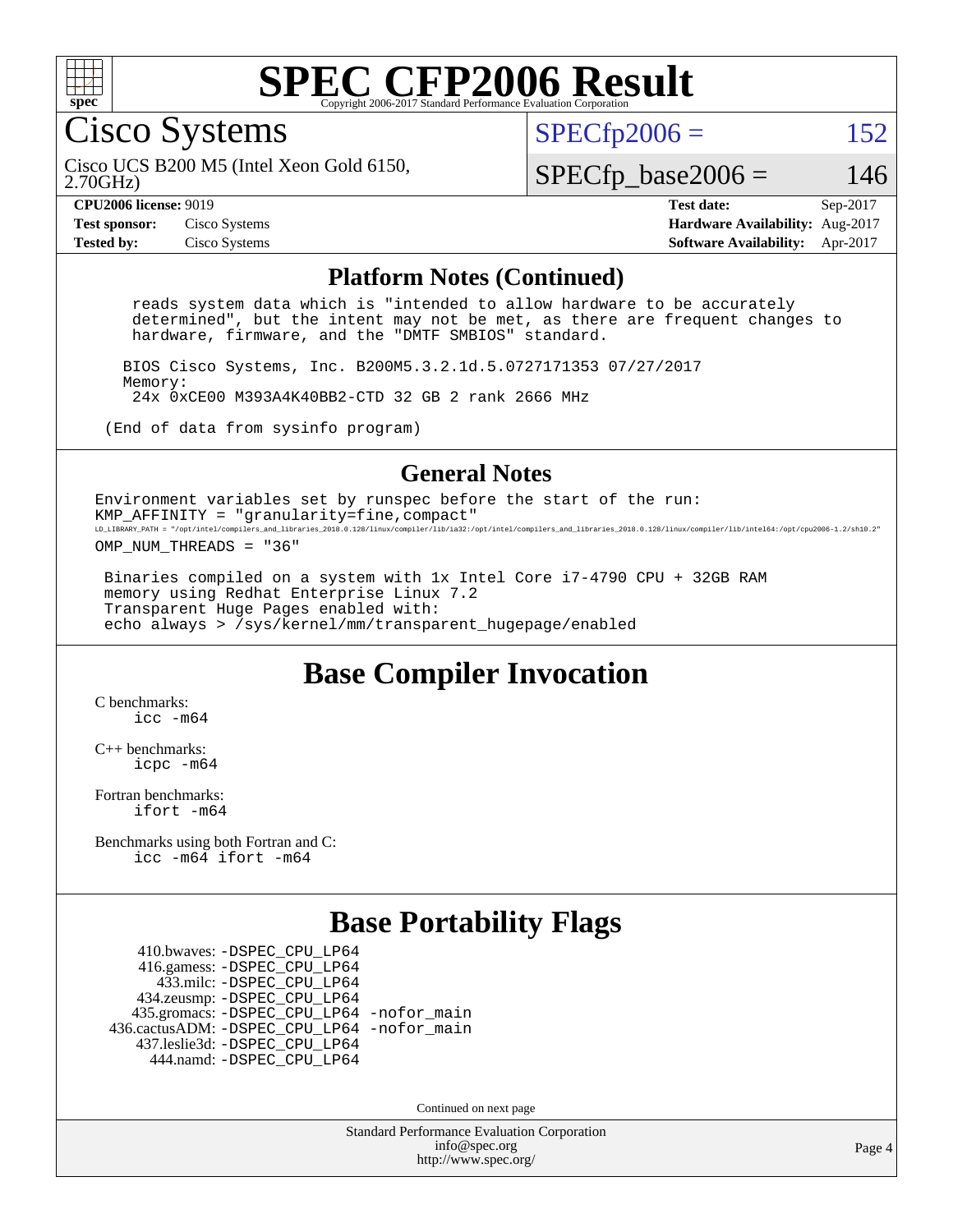

Cisco Systems

 $SPECTp2006 = 152$ 

2.70GHz) Cisco UCS B200 M5 (Intel Xeon Gold 6150,

 $SPECfp\_base2006 = 146$ 

| <b>Test sponsor:</b> | Cisco Systems |
|----------------------|---------------|
| <b>Tested by:</b>    | Cisco Systems |

**[CPU2006 license:](http://www.spec.org/auto/cpu2006/Docs/result-fields.html#CPU2006license)** 9019 **[Test date:](http://www.spec.org/auto/cpu2006/Docs/result-fields.html#Testdate)** Sep-2017 **[Hardware Availability:](http://www.spec.org/auto/cpu2006/Docs/result-fields.html#HardwareAvailability)** Aug-2017 **[Software Availability:](http://www.spec.org/auto/cpu2006/Docs/result-fields.html#SoftwareAvailability)** Apr-2017

# **[Base Portability Flags \(Continued\)](http://www.spec.org/auto/cpu2006/Docs/result-fields.html#BasePortabilityFlags)**

 447.dealII: [-DSPEC\\_CPU\\_LP64](http://www.spec.org/cpu2006/results/res2017q4/cpu2006-20171003-50270.flags.html#suite_basePORTABILITY447_dealII_DSPEC_CPU_LP64) 450.soplex: [-DSPEC\\_CPU\\_LP64](http://www.spec.org/cpu2006/results/res2017q4/cpu2006-20171003-50270.flags.html#suite_basePORTABILITY450_soplex_DSPEC_CPU_LP64) 453.povray: [-DSPEC\\_CPU\\_LP64](http://www.spec.org/cpu2006/results/res2017q4/cpu2006-20171003-50270.flags.html#suite_basePORTABILITY453_povray_DSPEC_CPU_LP64) 454.calculix: [-DSPEC\\_CPU\\_LP64](http://www.spec.org/cpu2006/results/res2017q4/cpu2006-20171003-50270.flags.html#suite_basePORTABILITY454_calculix_DSPEC_CPU_LP64) [-nofor\\_main](http://www.spec.org/cpu2006/results/res2017q4/cpu2006-20171003-50270.flags.html#user_baseLDPORTABILITY454_calculix_f-nofor_main) 459.GemsFDTD: [-DSPEC\\_CPU\\_LP64](http://www.spec.org/cpu2006/results/res2017q4/cpu2006-20171003-50270.flags.html#suite_basePORTABILITY459_GemsFDTD_DSPEC_CPU_LP64) 465.tonto: [-DSPEC\\_CPU\\_LP64](http://www.spec.org/cpu2006/results/res2017q4/cpu2006-20171003-50270.flags.html#suite_basePORTABILITY465_tonto_DSPEC_CPU_LP64) 470.lbm: [-DSPEC\\_CPU\\_LP64](http://www.spec.org/cpu2006/results/res2017q4/cpu2006-20171003-50270.flags.html#suite_basePORTABILITY470_lbm_DSPEC_CPU_LP64) 481.wrf: [-DSPEC\\_CPU\\_LP64](http://www.spec.org/cpu2006/results/res2017q4/cpu2006-20171003-50270.flags.html#suite_basePORTABILITY481_wrf_DSPEC_CPU_LP64) [-DSPEC\\_CPU\\_CASE\\_FLAG](http://www.spec.org/cpu2006/results/res2017q4/cpu2006-20171003-50270.flags.html#b481.wrf_baseCPORTABILITY_DSPEC_CPU_CASE_FLAG) [-DSPEC\\_CPU\\_LINUX](http://www.spec.org/cpu2006/results/res2017q4/cpu2006-20171003-50270.flags.html#b481.wrf_baseCPORTABILITY_DSPEC_CPU_LINUX) 482.sphinx3: [-DSPEC\\_CPU\\_LP64](http://www.spec.org/cpu2006/results/res2017q4/cpu2006-20171003-50270.flags.html#suite_basePORTABILITY482_sphinx3_DSPEC_CPU_LP64)

# **[Base Optimization Flags](http://www.spec.org/auto/cpu2006/Docs/result-fields.html#BaseOptimizationFlags)**

[C benchmarks](http://www.spec.org/auto/cpu2006/Docs/result-fields.html#Cbenchmarks):

[-xCORE-AVX2](http://www.spec.org/cpu2006/results/res2017q4/cpu2006-20171003-50270.flags.html#user_CCbase_f-xCORE-AVX2) [-ipo](http://www.spec.org/cpu2006/results/res2017q4/cpu2006-20171003-50270.flags.html#user_CCbase_f-ipo) [-O3](http://www.spec.org/cpu2006/results/res2017q4/cpu2006-20171003-50270.flags.html#user_CCbase_f-O3) [-no-prec-div](http://www.spec.org/cpu2006/results/res2017q4/cpu2006-20171003-50270.flags.html#user_CCbase_f-no-prec-div) [-parallel](http://www.spec.org/cpu2006/results/res2017q4/cpu2006-20171003-50270.flags.html#user_CCbase_f-parallel) [-qopt-prefetch](http://www.spec.org/cpu2006/results/res2017q4/cpu2006-20171003-50270.flags.html#user_CCbase_f-qopt-prefetch)

[C++ benchmarks:](http://www.spec.org/auto/cpu2006/Docs/result-fields.html#CXXbenchmarks) [-xCORE-AVX2](http://www.spec.org/cpu2006/results/res2017q4/cpu2006-20171003-50270.flags.html#user_CXXbase_f-xCORE-AVX2) [-ipo](http://www.spec.org/cpu2006/results/res2017q4/cpu2006-20171003-50270.flags.html#user_CXXbase_f-ipo) [-O3](http://www.spec.org/cpu2006/results/res2017q4/cpu2006-20171003-50270.flags.html#user_CXXbase_f-O3) [-no-prec-div](http://www.spec.org/cpu2006/results/res2017q4/cpu2006-20171003-50270.flags.html#user_CXXbase_f-no-prec-div) [-qopt-prefetch](http://www.spec.org/cpu2006/results/res2017q4/cpu2006-20171003-50270.flags.html#user_CXXbase_f-qopt-prefetch)

[Fortran benchmarks](http://www.spec.org/auto/cpu2006/Docs/result-fields.html#Fortranbenchmarks): [-xCORE-AVX2](http://www.spec.org/cpu2006/results/res2017q4/cpu2006-20171003-50270.flags.html#user_FCbase_f-xCORE-AVX2) [-ipo](http://www.spec.org/cpu2006/results/res2017q4/cpu2006-20171003-50270.flags.html#user_FCbase_f-ipo) [-O3](http://www.spec.org/cpu2006/results/res2017q4/cpu2006-20171003-50270.flags.html#user_FCbase_f-O3) [-no-prec-div](http://www.spec.org/cpu2006/results/res2017q4/cpu2006-20171003-50270.flags.html#user_FCbase_f-no-prec-div) [-parallel](http://www.spec.org/cpu2006/results/res2017q4/cpu2006-20171003-50270.flags.html#user_FCbase_f-parallel) [-qopt-prefetch](http://www.spec.org/cpu2006/results/res2017q4/cpu2006-20171003-50270.flags.html#user_FCbase_f-qopt-prefetch)

[Benchmarks using both Fortran and C](http://www.spec.org/auto/cpu2006/Docs/result-fields.html#BenchmarksusingbothFortranandC): [-xCORE-AVX2](http://www.spec.org/cpu2006/results/res2017q4/cpu2006-20171003-50270.flags.html#user_CC_FCbase_f-xCORE-AVX2) [-ipo](http://www.spec.org/cpu2006/results/res2017q4/cpu2006-20171003-50270.flags.html#user_CC_FCbase_f-ipo) [-O3](http://www.spec.org/cpu2006/results/res2017q4/cpu2006-20171003-50270.flags.html#user_CC_FCbase_f-O3) [-no-prec-div](http://www.spec.org/cpu2006/results/res2017q4/cpu2006-20171003-50270.flags.html#user_CC_FCbase_f-no-prec-div) [-parallel](http://www.spec.org/cpu2006/results/res2017q4/cpu2006-20171003-50270.flags.html#user_CC_FCbase_f-parallel) [-qopt-prefetch](http://www.spec.org/cpu2006/results/res2017q4/cpu2006-20171003-50270.flags.html#user_CC_FCbase_f-qopt-prefetch)

## **[Peak Compiler Invocation](http://www.spec.org/auto/cpu2006/Docs/result-fields.html#PeakCompilerInvocation)**

[C benchmarks](http://www.spec.org/auto/cpu2006/Docs/result-fields.html#Cbenchmarks): [icc -m64](http://www.spec.org/cpu2006/results/res2017q4/cpu2006-20171003-50270.flags.html#user_CCpeak_intel_icc_64bit_bda6cc9af1fdbb0edc3795bac97ada53)

[C++ benchmarks:](http://www.spec.org/auto/cpu2006/Docs/result-fields.html#CXXbenchmarks) [icpc -m64](http://www.spec.org/cpu2006/results/res2017q4/cpu2006-20171003-50270.flags.html#user_CXXpeak_intel_icpc_64bit_fc66a5337ce925472a5c54ad6a0de310)

[Fortran benchmarks](http://www.spec.org/auto/cpu2006/Docs/result-fields.html#Fortranbenchmarks): [ifort -m64](http://www.spec.org/cpu2006/results/res2017q4/cpu2006-20171003-50270.flags.html#user_FCpeak_intel_ifort_64bit_ee9d0fb25645d0210d97eb0527dcc06e)

[Benchmarks using both Fortran and C](http://www.spec.org/auto/cpu2006/Docs/result-fields.html#BenchmarksusingbothFortranandC): [icc -m64](http://www.spec.org/cpu2006/results/res2017q4/cpu2006-20171003-50270.flags.html#user_CC_FCpeak_intel_icc_64bit_bda6cc9af1fdbb0edc3795bac97ada53) [ifort -m64](http://www.spec.org/cpu2006/results/res2017q4/cpu2006-20171003-50270.flags.html#user_CC_FCpeak_intel_ifort_64bit_ee9d0fb25645d0210d97eb0527dcc06e)

# **[Peak Portability Flags](http://www.spec.org/auto/cpu2006/Docs/result-fields.html#PeakPortabilityFlags)**

Same as Base Portability Flags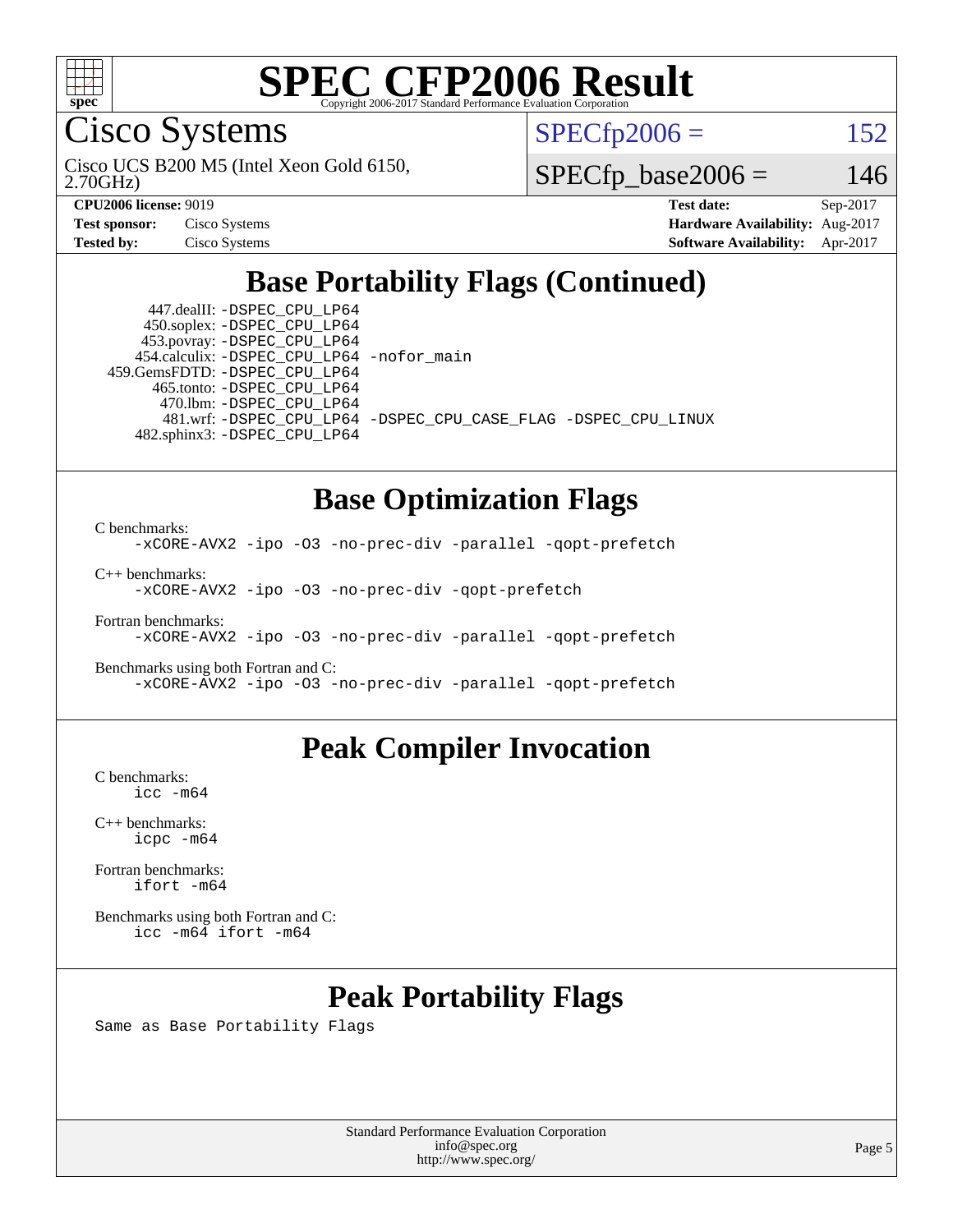

Cisco Systems

 $SPECTp2006 = 152$ 

2.70GHz) Cisco UCS B200 M5 (Intel Xeon Gold 6150,  $SPECfp\_base2006 = 146$ 

**[CPU2006 license:](http://www.spec.org/auto/cpu2006/Docs/result-fields.html#CPU2006license)** 9019 **[Test date:](http://www.spec.org/auto/cpu2006/Docs/result-fields.html#Testdate)** Sep-2017 **[Test sponsor:](http://www.spec.org/auto/cpu2006/Docs/result-fields.html#Testsponsor)** Cisco Systems **[Hardware Availability:](http://www.spec.org/auto/cpu2006/Docs/result-fields.html#HardwareAvailability)** Aug-2017

**[Tested by:](http://www.spec.org/auto/cpu2006/Docs/result-fields.html#Testedby)** Cisco Systems **[Software Availability:](http://www.spec.org/auto/cpu2006/Docs/result-fields.html#SoftwareAvailability)** Apr-2017

# **[Peak Optimization Flags](http://www.spec.org/auto/cpu2006/Docs/result-fields.html#PeakOptimizationFlags)**

[C benchmarks](http://www.spec.org/auto/cpu2006/Docs/result-fields.html#Cbenchmarks):

433.milc: basepeak = yes

 $470.$ lbm: basepeak = yes

 $482$ .sphinx3: basepeak = yes

[C++ benchmarks:](http://www.spec.org/auto/cpu2006/Docs/result-fields.html#CXXbenchmarks)

 444.namd: [-prof-gen](http://www.spec.org/cpu2006/results/res2017q4/cpu2006-20171003-50270.flags.html#user_peakPASS1_CXXFLAGSPASS1_LDFLAGS444_namd_prof_gen_e43856698f6ca7b7e442dfd80e94a8fc)(pass 1) [-prof-use](http://www.spec.org/cpu2006/results/res2017q4/cpu2006-20171003-50270.flags.html#user_peakPASS2_CXXFLAGSPASS2_LDFLAGS444_namd_prof_use_bccf7792157ff70d64e32fe3e1250b55)(pass 2) [-xCORE-AVX2](http://www.spec.org/cpu2006/results/res2017q4/cpu2006-20171003-50270.flags.html#user_peakPASS2_CXXFLAGSPASS2_LDFLAGS444_namd_f-xCORE-AVX2)(pass 2)  $-par-num-threads=1(pass 1) -ipo(pass 2) -O3(pass 2)$  $-par-num-threads=1(pass 1) -ipo(pass 2) -O3(pass 2)$  $-par-num-threads=1(pass 1) -ipo(pass 2) -O3(pass 2)$  $-par-num-threads=1(pass 1) -ipo(pass 2) -O3(pass 2)$  $-par-num-threads=1(pass 1) -ipo(pass 2) -O3(pass 2)$  $-par-num-threads=1(pass 1) -ipo(pass 2) -O3(pass 2)$ [-no-prec-div](http://www.spec.org/cpu2006/results/res2017q4/cpu2006-20171003-50270.flags.html#user_peakPASS2_CXXFLAGSPASS2_LDFLAGS444_namd_f-no-prec-div)(pass 2) [-fno-alias](http://www.spec.org/cpu2006/results/res2017q4/cpu2006-20171003-50270.flags.html#user_peakCXXOPTIMIZEOPTIMIZE444_namd_f-no-alias_694e77f6c5a51e658e82ccff53a9e63a) [-auto-ilp32](http://www.spec.org/cpu2006/results/res2017q4/cpu2006-20171003-50270.flags.html#user_peakCXXOPTIMIZE444_namd_f-auto-ilp32)

447.dealII: basepeak = yes

 $450$ .soplex: basepeak = yes

 453.povray: [-prof-gen](http://www.spec.org/cpu2006/results/res2017q4/cpu2006-20171003-50270.flags.html#user_peakPASS1_CXXFLAGSPASS1_LDFLAGS453_povray_prof_gen_e43856698f6ca7b7e442dfd80e94a8fc)(pass 1) [-prof-use](http://www.spec.org/cpu2006/results/res2017q4/cpu2006-20171003-50270.flags.html#user_peakPASS2_CXXFLAGSPASS2_LDFLAGS453_povray_prof_use_bccf7792157ff70d64e32fe3e1250b55)(pass 2) [-xCORE-AVX2](http://www.spec.org/cpu2006/results/res2017q4/cpu2006-20171003-50270.flags.html#user_peakPASS2_CXXFLAGSPASS2_LDFLAGS453_povray_f-xCORE-AVX2)(pass 2)  $-par-num-threads=1(pass 1) -ipo(pass 2) -O3(pass 2)$  $-par-num-threads=1(pass 1) -ipo(pass 2) -O3(pass 2)$  $-par-num-threads=1(pass 1) -ipo(pass 2) -O3(pass 2)$  $-par-num-threads=1(pass 1) -ipo(pass 2) -O3(pass 2)$  $-par-num-threads=1(pass 1) -ipo(pass 2) -O3(pass 2)$  $-par-num-threads=1(pass 1) -ipo(pass 2) -O3(pass 2)$ [-no-prec-div](http://www.spec.org/cpu2006/results/res2017q4/cpu2006-20171003-50270.flags.html#user_peakPASS2_CXXFLAGSPASS2_LDFLAGS453_povray_f-no-prec-div)(pass 2) [-unroll4](http://www.spec.org/cpu2006/results/res2017q4/cpu2006-20171003-50270.flags.html#user_peakCXXOPTIMIZE453_povray_f-unroll_4e5e4ed65b7fd20bdcd365bec371b81f) [-ansi-alias](http://www.spec.org/cpu2006/results/res2017q4/cpu2006-20171003-50270.flags.html#user_peakCXXOPTIMIZE453_povray_f-ansi-alias)

[Fortran benchmarks](http://www.spec.org/auto/cpu2006/Docs/result-fields.html#Fortranbenchmarks):

 $410.bwaves: basepeak = yes$ 

 416.gamess: [-prof-gen](http://www.spec.org/cpu2006/results/res2017q4/cpu2006-20171003-50270.flags.html#user_peakPASS1_FFLAGSPASS1_LDFLAGS416_gamess_prof_gen_e43856698f6ca7b7e442dfd80e94a8fc)(pass 1) [-prof-use](http://www.spec.org/cpu2006/results/res2017q4/cpu2006-20171003-50270.flags.html#user_peakPASS2_FFLAGSPASS2_LDFLAGS416_gamess_prof_use_bccf7792157ff70d64e32fe3e1250b55)(pass 2) [-xCORE-AVX2](http://www.spec.org/cpu2006/results/res2017q4/cpu2006-20171003-50270.flags.html#user_peakPASS2_FFLAGSPASS2_LDFLAGS416_gamess_f-xCORE-AVX2)(pass 2)  $-par-num-threads=1(pass 1) -ipo(pass 2) -O3(pass 2)$  $-par-num-threads=1(pass 1) -ipo(pass 2) -O3(pass 2)$  $-par-num-threads=1(pass 1) -ipo(pass 2) -O3(pass 2)$  $-par-num-threads=1(pass 1) -ipo(pass 2) -O3(pass 2)$  $-par-num-threads=1(pass 1) -ipo(pass 2) -O3(pass 2)$  $-par-num-threads=1(pass 1) -ipo(pass 2) -O3(pass 2)$ [-no-prec-div](http://www.spec.org/cpu2006/results/res2017q4/cpu2006-20171003-50270.flags.html#user_peakPASS2_FFLAGSPASS2_LDFLAGS416_gamess_f-no-prec-div)(pass 2) [-unroll2](http://www.spec.org/cpu2006/results/res2017q4/cpu2006-20171003-50270.flags.html#user_peakOPTIMIZE416_gamess_f-unroll_784dae83bebfb236979b41d2422d7ec2) [-inline-level=0](http://www.spec.org/cpu2006/results/res2017q4/cpu2006-20171003-50270.flags.html#user_peakOPTIMIZE416_gamess_f-inline-level_318d07a09274ad25e8d15dbfaa68ba50) [-scalar-rep-](http://www.spec.org/cpu2006/results/res2017q4/cpu2006-20171003-50270.flags.html#user_peakOPTIMIZE416_gamess_f-disablescalarrep_abbcad04450fb118e4809c81d83c8a1d)

 $434$ .zeusmp: basepeak = yes

437.leslie3d: basepeak = yes

 459.GemsFDTD: [-prof-gen](http://www.spec.org/cpu2006/results/res2017q4/cpu2006-20171003-50270.flags.html#user_peakPASS1_FFLAGSPASS1_LDFLAGS459_GemsFDTD_prof_gen_e43856698f6ca7b7e442dfd80e94a8fc)(pass 1) [-prof-use](http://www.spec.org/cpu2006/results/res2017q4/cpu2006-20171003-50270.flags.html#user_peakPASS2_FFLAGSPASS2_LDFLAGS459_GemsFDTD_prof_use_bccf7792157ff70d64e32fe3e1250b55)(pass 2) [-xCORE-AVX2](http://www.spec.org/cpu2006/results/res2017q4/cpu2006-20171003-50270.flags.html#user_peakPASS2_FFLAGSPASS2_LDFLAGS459_GemsFDTD_f-xCORE-AVX2)(pass 2) [-par-num-threads=1](http://www.spec.org/cpu2006/results/res2017q4/cpu2006-20171003-50270.flags.html#user_peakPASS1_FFLAGSPASS1_LDFLAGS459_GemsFDTD_par_num_threads_786a6ff141b4e9e90432e998842df6c2)(pass 1) [-ipo](http://www.spec.org/cpu2006/results/res2017q4/cpu2006-20171003-50270.flags.html#user_peakPASS2_FFLAGSPASS2_LDFLAGS459_GemsFDTD_f-ipo)(pass 2) [-O3](http://www.spec.org/cpu2006/results/res2017q4/cpu2006-20171003-50270.flags.html#user_peakPASS2_FFLAGSPASS2_LDFLAGS459_GemsFDTD_f-O3)(pass 2) [-no-prec-div](http://www.spec.org/cpu2006/results/res2017q4/cpu2006-20171003-50270.flags.html#user_peakPASS2_FFLAGSPASS2_LDFLAGS459_GemsFDTD_f-no-prec-div)(pass 2) [-unroll2](http://www.spec.org/cpu2006/results/res2017q4/cpu2006-20171003-50270.flags.html#user_peakOPTIMIZE459_GemsFDTD_f-unroll_784dae83bebfb236979b41d2422d7ec2) [-inline-level=0](http://www.spec.org/cpu2006/results/res2017q4/cpu2006-20171003-50270.flags.html#user_peakOPTIMIZE459_GemsFDTD_f-inline-level_318d07a09274ad25e8d15dbfaa68ba50) [-qopt-prefetch](http://www.spec.org/cpu2006/results/res2017q4/cpu2006-20171003-50270.flags.html#user_peakOPTIMIZE459_GemsFDTD_f-qopt-prefetch) [-parallel](http://www.spec.org/cpu2006/results/res2017q4/cpu2006-20171003-50270.flags.html#user_peakOPTIMIZE459_GemsFDTD_f-parallel)

 465.tonto: [-prof-gen](http://www.spec.org/cpu2006/results/res2017q4/cpu2006-20171003-50270.flags.html#user_peakPASS1_FFLAGSPASS1_LDFLAGS465_tonto_prof_gen_e43856698f6ca7b7e442dfd80e94a8fc)(pass 1) [-prof-use](http://www.spec.org/cpu2006/results/res2017q4/cpu2006-20171003-50270.flags.html#user_peakPASS2_FFLAGSPASS2_LDFLAGS465_tonto_prof_use_bccf7792157ff70d64e32fe3e1250b55)(pass 2) [-xCORE-AVX2](http://www.spec.org/cpu2006/results/res2017q4/cpu2006-20171003-50270.flags.html#user_peakPASS2_FFLAGSPASS2_LDFLAGS465_tonto_f-xCORE-AVX2)(pass 2)  $-par-num-threads=1(pass 1) -ipo(pass 2) -O3(pass 2)$  $-par-num-threads=1(pass 1) -ipo(pass 2) -O3(pass 2)$  $-par-num-threads=1(pass 1) -ipo(pass 2) -O3(pass 2)$  $-par-num-threads=1(pass 1) -ipo(pass 2) -O3(pass 2)$  $-par-num-threads=1(pass 1) -ipo(pass 2) -O3(pass 2)$  $-par-num-threads=1(pass 1) -ipo(pass 2) -O3(pass 2)$ [-no-prec-div](http://www.spec.org/cpu2006/results/res2017q4/cpu2006-20171003-50270.flags.html#user_peakPASS2_FFLAGSPASS2_LDFLAGS465_tonto_f-no-prec-div)(pass 2) [-inline-calloc](http://www.spec.org/cpu2006/results/res2017q4/cpu2006-20171003-50270.flags.html#user_peakOPTIMIZE465_tonto_f-inline-calloc) [-qopt-malloc-options=3](http://www.spec.org/cpu2006/results/res2017q4/cpu2006-20171003-50270.flags.html#user_peakOPTIMIZE465_tonto_f-qopt-malloc-options_0fcb435012e78f27d57f473818e45fe4) [-auto](http://www.spec.org/cpu2006/results/res2017q4/cpu2006-20171003-50270.flags.html#user_peakOPTIMIZE465_tonto_f-auto) [-unroll4](http://www.spec.org/cpu2006/results/res2017q4/cpu2006-20171003-50270.flags.html#user_peakOPTIMIZE465_tonto_f-unroll_4e5e4ed65b7fd20bdcd365bec371b81f)

[Benchmarks using both Fortran and C](http://www.spec.org/auto/cpu2006/Docs/result-fields.html#BenchmarksusingbothFortranandC):

435.gromacs: basepeak = yes

 $436.cactusADM:basepeak = yes$ 

Continued on next page